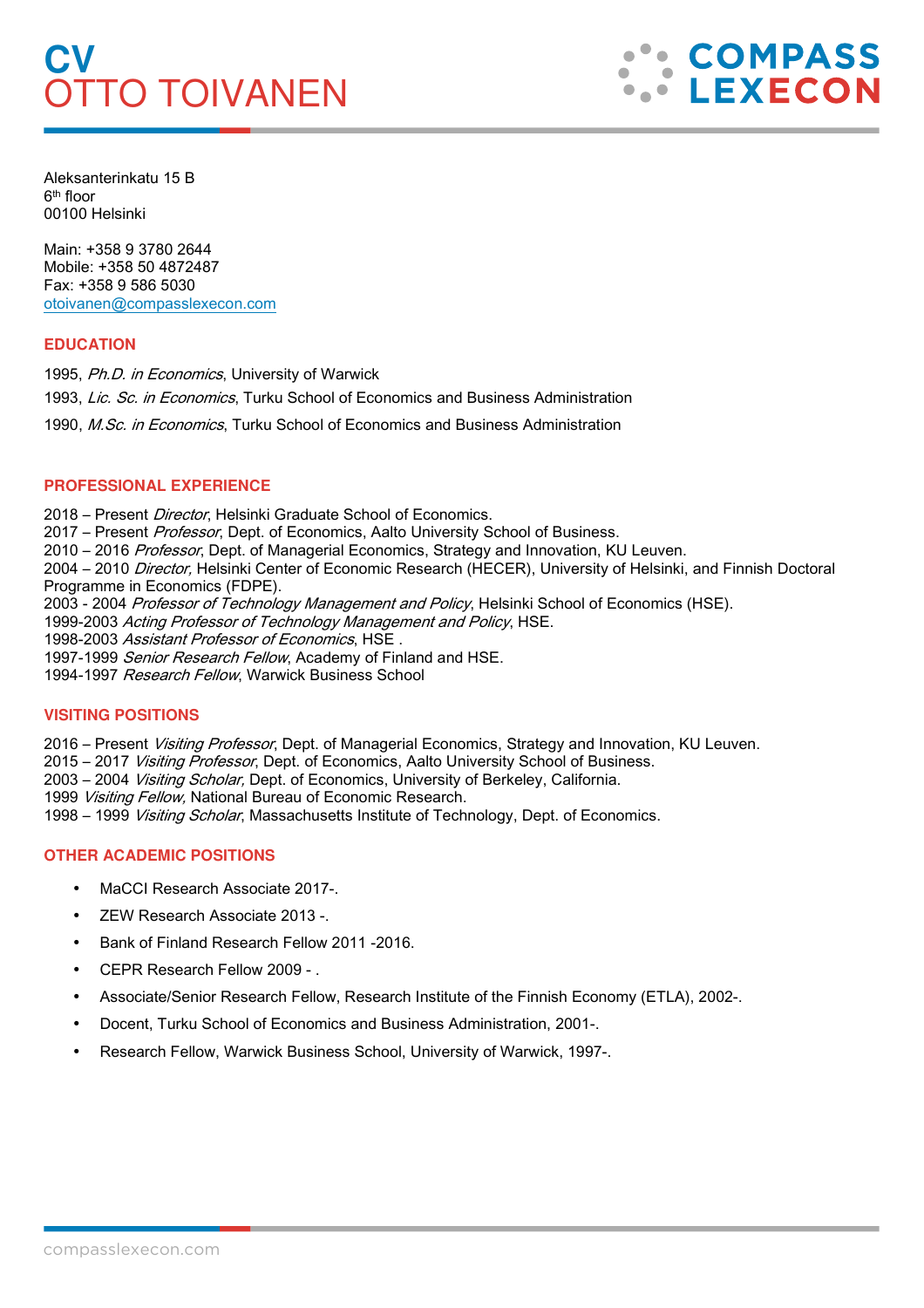# **TEACHING**

- Ph.D.: Empirical Industrial Organization, Applied Microeconometrics, Microeconometrics.
- M.Sc.: Economics of Technological Innovation, Microeconomics of Banking, Economics of Network Industries, Network economics and digital markets.
- B.A.: Economics of Strategy/ Industrial Organization, Management of Technology, Managerial Economics, Econometrics.

# **PUBLICATIONS AND RESEARCH**

# Articles in Refereed Journals

- Ari Hyytinen, Frode Steen and O. Toivanen, 2019. Anatomy of cartel contracts. Economic Journal, forthcoming.
- A. Hyytinen, Frode Steen and O. Toivanen, 2018. Cartels uncovered. American Economic Journal: Microeconomics, 10, 4, 1-35.
- A. Hyytinen, Jaakko Meriläinen, Tuukka Saarimaa, O. Toivanen and Janne Tukiainen, 2018. When does Regression discontinuity design work? Evidence from random election outcomes. Quantitative Economics, 9, 2, July 2018.
- Ari Hyytinen and Sofia Lundberg and O. Toivanen, 2018. Design of public procurement auctions: Evidence from cleaning contracts, RAND Journal of Economics, 49, 2, 398-426.
- A. Hyytinen, J. Meriläinen, T. Saarimaa, O. Toivanen and J. Tukiainen, 2018. Public employees as politicians: Evidence from close elections. American Political Science Review, 112, 1, 68-81.
- O. Toivanen and Lotta Väänänen, 2016. Education and invention. The Review of Economics and Statistics, 98, 2, 382-396.
- Maija Gao, Ari Hyytinen and O. Toivanen, 2014. Problems in launching the mobile internet: Evidence from a pricing experiment. Journal of Economics and Management Strategy, 23, 3, 483-506.
- Tuomas Takalo, Tanja Tanayama and O. Toivanen, 2013. Market failures and the additionality effects of public support to private R&D: Theory and empirical implications. International Journal of Industrial Organization, 2013, 31, 634-642.
- T. Takalo, T. Tanayama and O. Toivanen, 2013. Estimating the benefits of targeted R&D subsidies. The Review of Economics and Statistics, 95, 1, 255-272.
- A. Hyytinen, Pekka Ilmakunnas and O. Toivanen, 2013. The return-to-entrepreneurship puzzle. Labour Economics, 20, 57-67.
- O. Toivanen and L. Väänänen, 2012. Returns to inventors. The Review of Economics and Statistics, 94, 4, 1173- 1190.
- T. Takalo and O. Toivanen, 2012. Entrepreneurship, financiership, and selection. Scandinavian Journal of Economics, 114, 2, 601-628.
- A. Hyytinen and O. Toivanen, 2011. Income inequality and technology diffusion: Evidence from developing countries. Scandinavian Journal of Economics, 113, 2, 364-387.
- A. Hyytinen and O. Toivanen, 2005. Do financial constraints hold back innovation and growth? Evidence on the role of public policy. Research Policy, 34, 9, 1385-1403.
- O. Toivanen and Michael Waterson, 2005. Market structure and entry: Where's the beef? RAND Journal of Economics, 36, 3, 680-699.

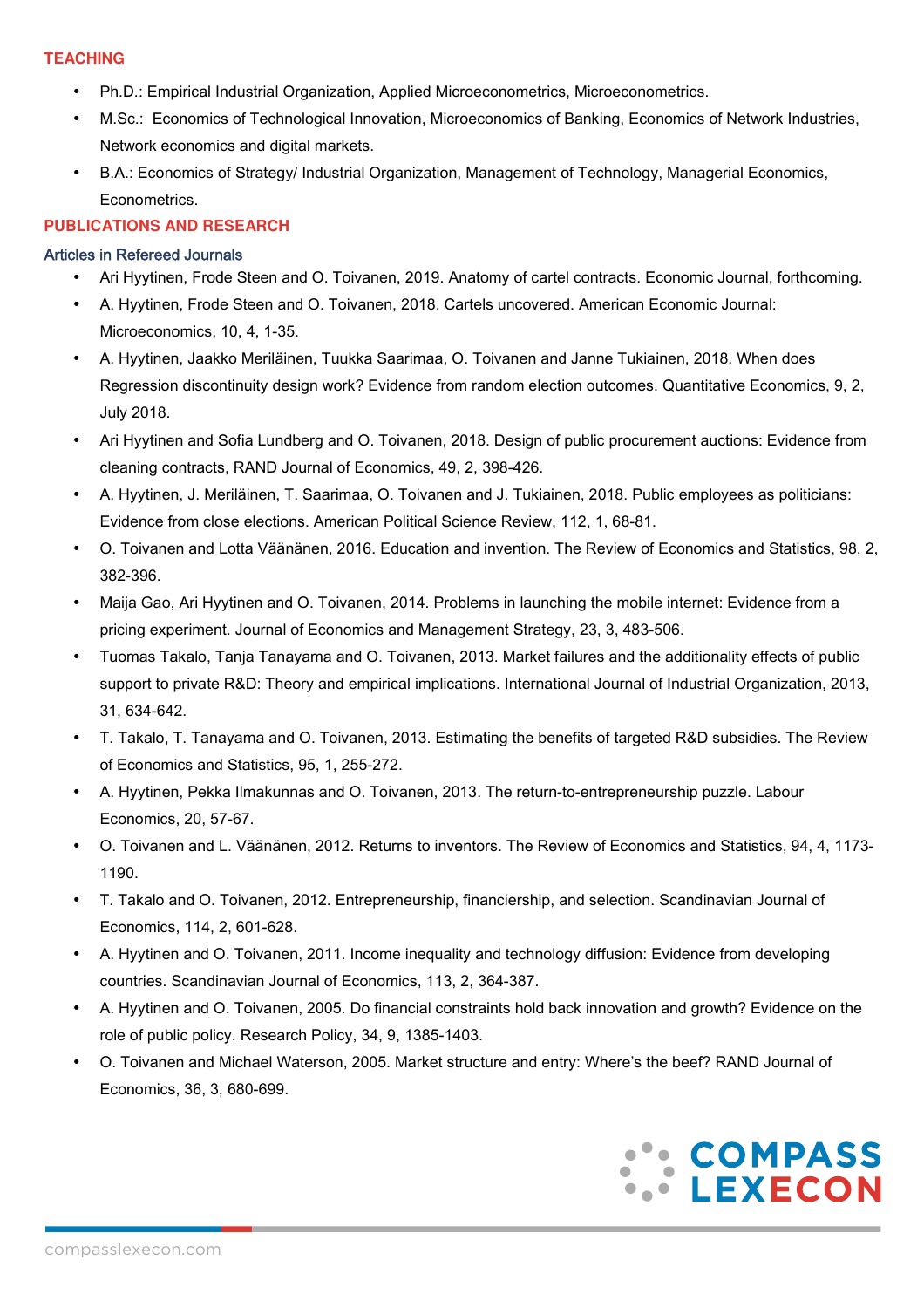- Jukka Liikanen, Paul Stoneman, and O. Toivanen, 2004. Intergenerational effects in the diffusion of new technology: The case of mobile phones. International Journal of Industrial Organization, 22, 8-9, 1137-1154.
- A. Hyytinen and O. Toivanen, 2004. Monitoring and market power in credit markets. International Journal of Industrial Organization, 22, 2, 269-288.
- A. Hyytinen and O. Toivanen, 2004. Vertical differentiation, asymmetric information and endogenous bank screening. B.E Journals in Economics: Topics in Theoretical Economics, 4, 1, Article 5. http://www.bepress.com/bejte/topics/vol4/iss1/art5
- A. Hyytinen and O. Toivanen, 2003. Asymmetric information and the market structure in the venture capital industry. Journal of Financial Services Research, 23, 3, 241-249.
- O. Toivanen, P. Stoneman, and Derek Bosworth, 2002. Innovation and the market value of UK firms, 1989-1995. Oxford Bulletin of Economics and Statistics, 64, 1, 39-62.
- Robert Cressy and O. Toivanen, 2001. Is there adverse selection in the credit market? Venture Capital: An International Journal of Entrepreneurial Finance, 3, 3, 215–238.
- P. Stoneman and O. Toivanen, 2001. The impact of revised recommended accounting practices on R&D reporting by UK firms. International Journal of the Economics of Business, 8, 1, 123-136.
- O. Toivanen and M. Waterson, 2000. Empirical research on discrete choice game-theoretic models of entry: an illustration. European Economic Review, Papers and Proceedings,44, 4-6, 985-992. Reprinted in Joskow, P. and Waterson, M. (eds.) Empirical industrial organization. Volume 1, 2004, 107-14, Elgar Reference Collection. International Library of Critical Writings in Economics, vol. 172. Cheltenham, U.K. and Northampton, Mass. Edgar Elgar.
- O. Toivanen and P. Stoneman, 1998. Dynamics of R & D and investment: UK evidence. Economics Letters, 58, 119-126.
- O. Toivanen, 1997. Economies of scale and scope in the Finnish non-life insurance industry. Journal of Banking and Finance, 21, 759-779.
- P. Stoneman and O. Toivanen, 1997. Diffusion of multiple technologies: an empirical study. Economics of Innovation and New Technology, 5, 1-17.

## Books

• Paul Diederen, P. Stoneman, O. Toivanen and Arjan Wolters, 1999. Innovation and Research Policies: An International Comparative Analysis. Edward Elgar Publishing Ltd.

# Chapters in Books

- O. Toivanen, 2011. Innovation Policy, Entrepreneurship, and Development: A Finnish View. In M. Goedhuys, W. Naudé and E. Szirmai (eds.), Innovation, Entrepreneurship and Development, Oxford University Press.
- P. Stoneman and O. Toivanen, 2007. Technological diffusion under Uncertainty: A Real Options Model Applied to the International Diffusion of Robot Technology. In C. Antonelli, D. Foray, E. Steinmuller, P. Swann (eds.), New Frontiers in the Economics of Innovation: Essays in Honour of Paul David, Edward Elgar.
- O. Toivanen, P. Stoneman and P. Diederen, 1999. Uncertainty, macroeconomic volatility and investment in new technology. In C. Driver and P. Temple (eds.), Investment, Growth and Employment: Perspectives for Policy, Routledge.

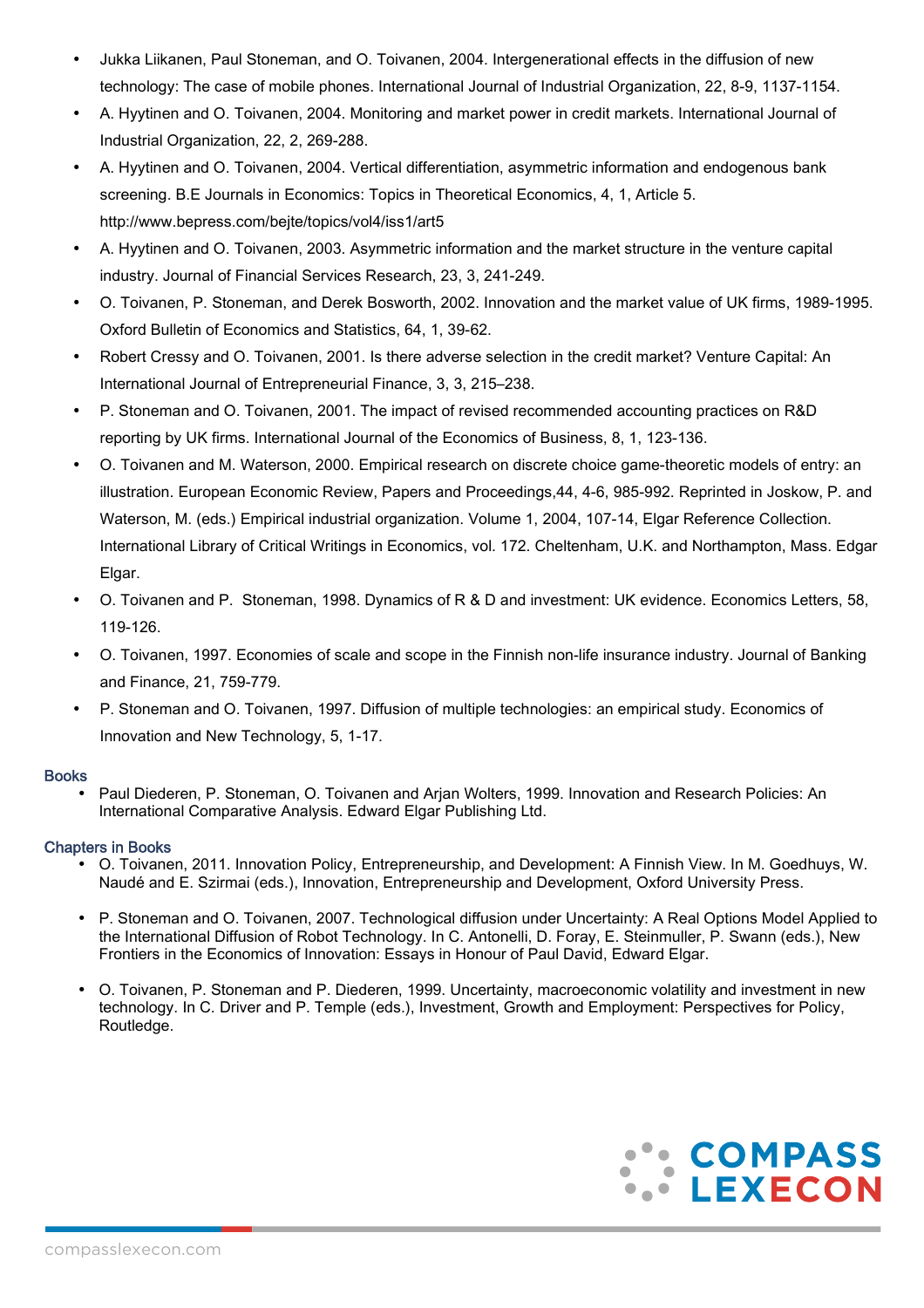#### Other Selected Publications

- Philippe Aghion, Ufuk Akcigit, A. Hyytinen and O. Toivanen, 2018. On the returns to invention within firms: evidence from Finland, American Economic Association Papers and Proceedings, 108, 208-212.
- T. Takalo and O. Toivanen, 2015. Economics of innovation policy. Nordic Economic Policy Review, 2, 65-90.
- A. Hyytinen and O. Toivanen, 2011. Kartellivahinkojen arviointi. Kilpailuoikeudellinen vuosikirja.
- A. Hyytinen and O. Toivanen, 2010. Kilpailunrajoitukset Suomessa 1958-1992. Kansantaloudellinen aikakauskirja, 2, 127-140.
- O. Toivanen, Reinhilde Veugelers, T. Tanayama, Education, 2009. Research and the Economy. In Evaluation of the Finnish National Innovation System – Full Report. Taloustieto/ Ministry of Education and Ministry of Employment and Industry.
- O. Toivanen, 2008. National innovation policy in an international world perspectives from Finland. In M. Squiccarini and T. Loikkanen (eds.), Going Global: The challenges for knowledge-based economies, Publications of the Ministry of Employment and the Economy, Innovation 20/2008.
- Luke Georghiou, Keith Smith, O. Toivanen and Pekka Ylä-Anttila, 2003. Evaluation of the Finnish innovation support system. Ministry of Trade and Industry publications 5/2003.

#### Recent and On-Going Research

- Welfare effects of R&D support policies (with Tuomas Takalo and Tanja Tanayama).
- Innovation policy reform (with Dirk Czarnitzki, Elena Huergo, Mila Köhler, Pierre Mohnen and Tuomas Takalo).
- Social origins of inventors (with Ufuk Akcigit, Philippe Aghion and Ari Hyytinen).

#### Other Academic Activities

Positions of Trust:

- Member, Research Council of European University Institute, 2018-.
- Member, Steering Committee, Nordic Initiative for Corporate Economics, 2017-.
- Chair, Scientific Council of VATT Institute for Economic Research, 2016-.
- Member, Scientific Committee, TILEC conference on Competition, Standardization and Innovation, 2015-.
- Member, Organization Committee, CEPR conference on Moving to the Innovation Frontier, 2015.
- Member, Scientific Committee, ZEW/Mannheim Conference on Economics of Innovation and Patenting 2015-. Member, European Research Council, panel for consolidator grants 2014, 2016.
- Member, Organization Committee, CEPR and Bank of Finland conference on Entrepreneurial Finance, Innovation and Growth, 2014.
- Member, Expert Group for Programme Monitoring and Evaluation, European Research Council 2014-2015. Member, Economic Advisory Group on Competition Policy, EU Commission, DG Competition 2013-.
- Member, evaluation group for economics research proposals, Yrjö Jahnsson Foundation, 2010-2015.
- Chair, Scientific Committee, EARIE 2010.
- Member, Scientific Council of the Government (VATT) Institute for Economic Research, 2010-2012.
- Member, Scientific Council of Statistics Finland 2007-2011.
- Member, Economic Council of the Finnish Ministry of Finance, 2005-2010.
- Member, Scientific Council of the Research Institute of the Finnish Economy (Etla), 2005-2010.
- Member, Organization Committee, CEPR Conference on Industrial Economics, 2005-2016.
- Member, Scientific Committee of EARIE, 2004-2018, ESEM 2008, 2009, EEA 2001.
- Member, Executive Committee of EARIE, 2003-2009.
- Member, Local Organization Committee, EARIE 2003, Helsinki.

# Editorial Service:

- Associate editor, International Journal of Industrial Organization, 2017-.
- Editor, Kansantaloudellinen Aikakauskirja (Finnish Economic Journal), 2005-2010.
- Associate editor, Journal of Industrial Economics, 2004-2009.
- Editor, Finnish Economic Papers, 2005-2006.
- Associate editor, Finnish Economic Papers, 2002-2005.
- Evaluation of research proposals: NSF, EU FP7, ESRC, ERC, Riksbank Foundation.